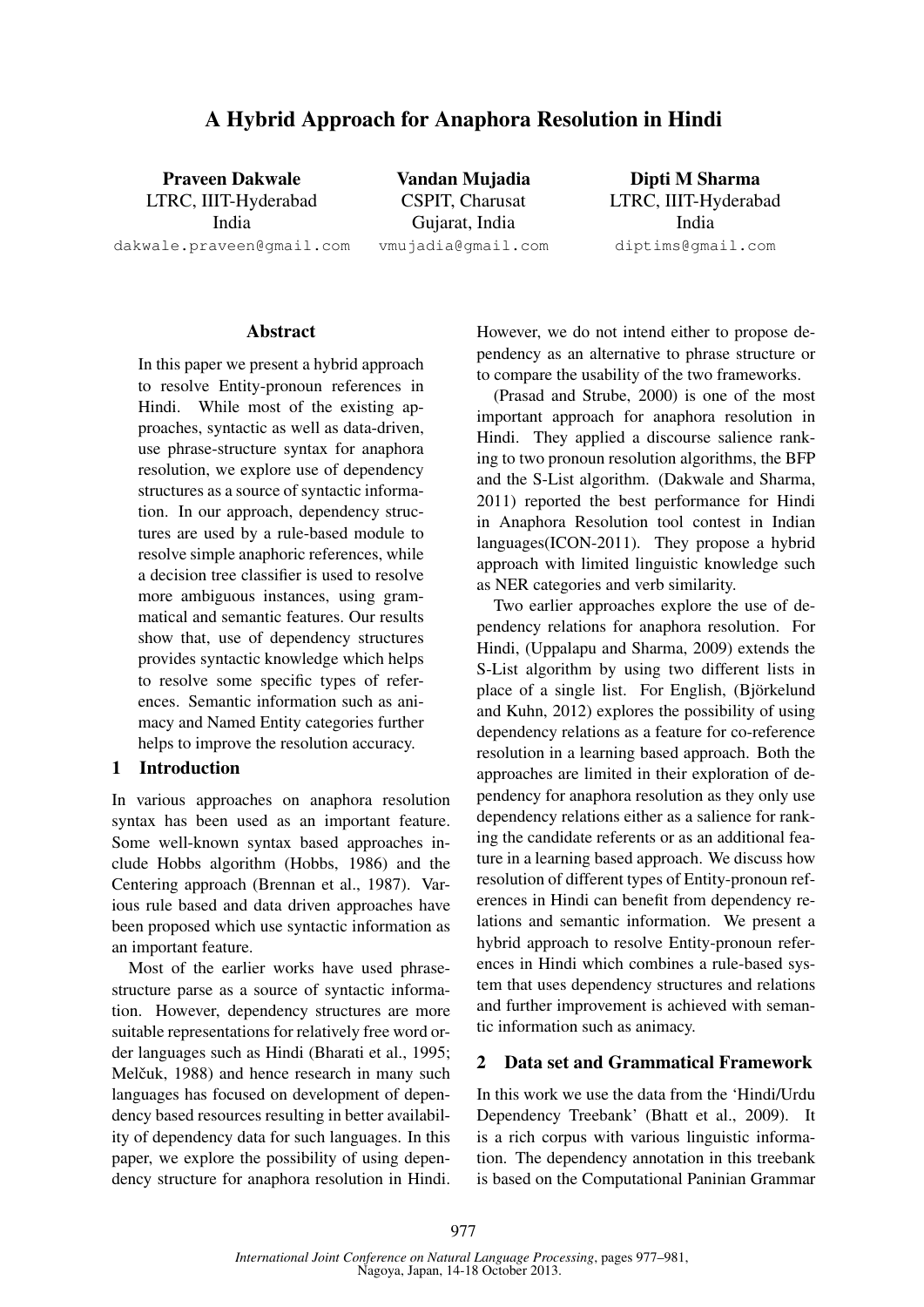(CPG-henceforth) framework, as is explained in (Begum et al., 2008) and (Bharati et al., 1995). This framework is based on the notion of '*karaka*' which are syntactio-semantic relations representing the participant elements in the action specified by the verb and it emphasizes the role of case endings or markers such as post-positions and verbal inflections.  $\frac{1}{1}$ . Table 1 shows some of the relevant relations and their rough correspondence to the traditional grammatical relations in English.

| Label             |           | CPG relation Grammatical/thematic equivalent |
|-------------------|-----------|----------------------------------------------|
| k1                | karta     | Subject                                      |
| k                 | karma     | Object                                       |
| k4                | sampradan | Experiencer/reciever                         |
| $k7p$ (or $k2p$ ) | adhikaran | Location                                     |
| rб                | sambandh  | Genitive                                     |
|                   |           |                                              |

Table 1: CPG relations and equivalents

We use a part of the treebank which is also annotated with animacy information for Noun phrases as described in (Jena et al., 2013). Also, we used NE-Recognizer for Hindi to get the Named entity categories. The treebank has been annotated with anaphora links for all the pronouns as per the scheme described in (Dakwale et al., 2012). The size of the data that we use for our experiments is 325 documents, containing 4970 pronouns out of which 3233 pronouns are annotated as entity pronouns

#### 3 System Description

The hybrid approach in our system is different from other hybrid approaches, in the way that instead of a rule based filtering followed by instance classification, our system includes a rulebased resolution module followed by a decision tree classifier for the remaining unresolved pronouns.

Anaphoric reference type can be classified into abstract (event) references where an anaphora refers to an event or a proposition and concrete (entity) references where it refers to a concrete entity like noun phrase (person,place etc), quantifiers etc. In this work, we focus on resolving only entity pronouns, hence the mention detection or anaphoricity determination step is not required for our system. Certain pronominal forms based on their different syntactic behaviour, can be resolved quite successfully with some specific rules using the dependency information. Therefore, we categorize pronominal forms in four types: Reflexive,



Locative, Relative and Personal pronouns. The pronouns which are identified as concrete in the data are passed to the rule-based resolution module in which different rules depending on the category of the pronoun are applied to identify the correct referent. If none of the possible rules apply to a pronoun, it is passed to the classifier which uses a learning algorithm to identify the referent.

#### 3.1 Rule based resolution module

The rule based module attempts to resolve the pronoun, using the dependency relations and other information, based on the category of the pronoun, which is decided using an exhaustive list of pronoun categories. We describe below some of the important rules used for different pronoun categories.

## 3.1.1 Reflexives

In Hindi *Possessive reflexives* are the most frequent reflexives which are only used in possession relation within the same clause and are different from third person possessive pronouns. Unlike English reflexives, they are not inflected with the gender and number of the possessor, but that of the possession. They include [अपना (apana), अपनी *(apanii)*, अपने *(apane)*] (own). There are *Non-possessive reflexives* which can be used in any participant position, but mostly used in object position. They include  $[3T4]$   $3TT$ (apane-aap), स्वयम(swayam), खुद(khud)] representing 'oneself'. As it can be well derived from the binding theory, the referent of the reflexive pronoun is the accessible subject in its own governing category. Also, the 'k1' relation of CPG-based framework roughly corresponds to 'SUBJECT' of the traditional framework, thus the referent of the reflexive pronoun in most cases is the 'k1' of the same clause, i.e. that child node of the root verb of the clause, which has a dependency relation 'k1'.

<sup>&</sup>lt;sup>1</sup>The detailed description of these relations is given in Hindi Dependency tagset (http://ltrc.iiit.ac.in/MachineTrans/research/tb/dep-tagset.pdf)

 $(1)$  विजय $_i$ ने रवि को अपनी $_i$ vijay.ERG ravi.DAT his.POSS.REF book gave किताब दी

<sup>&#</sup>x27;vijay<sub>i</sub> gave (his own)<sub>i</sub> (POSS.REF) book to ravi.'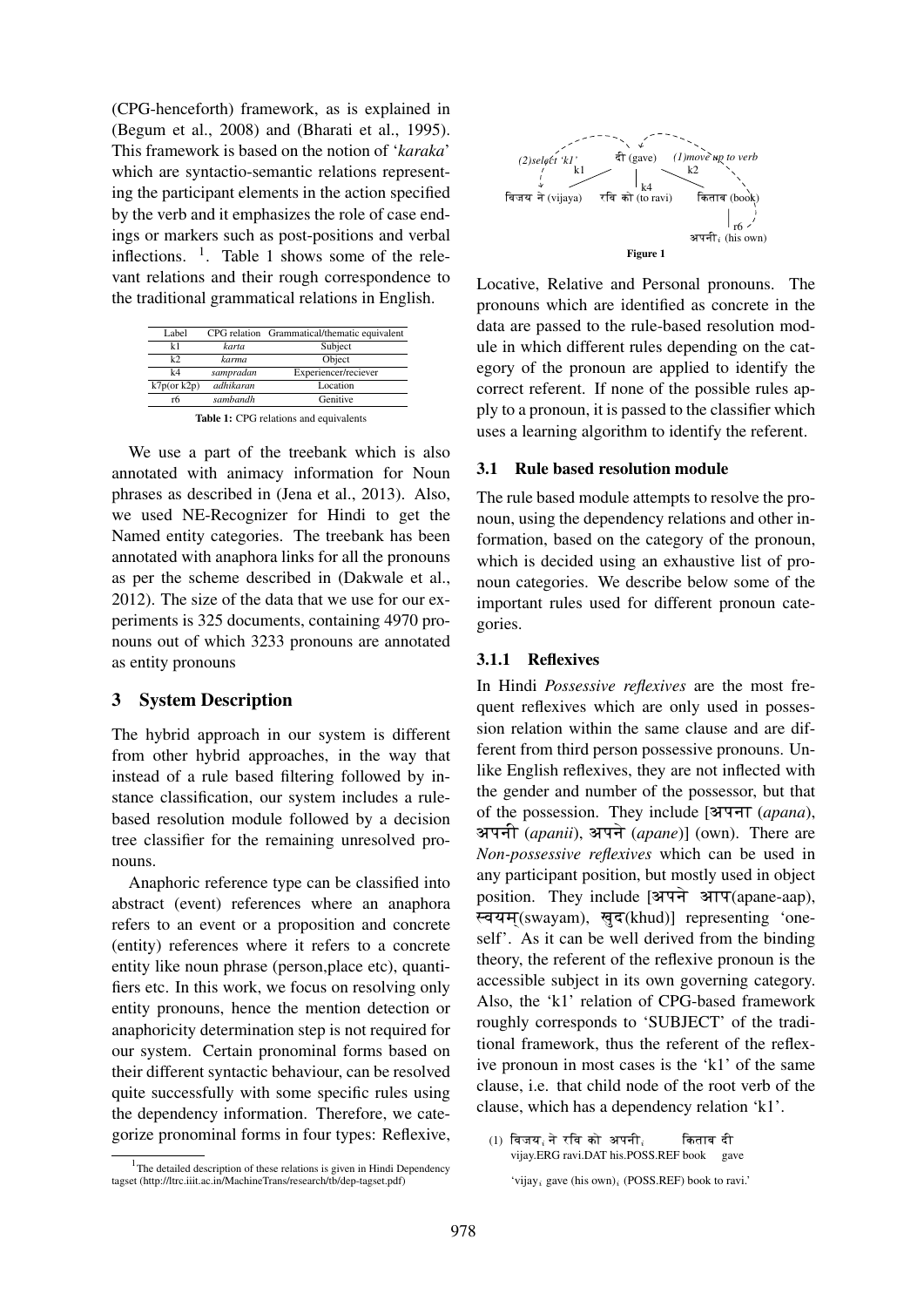

Figure (1) shows the dependency structure of example (1). The root verb of the clause containing possessive reflexive अपनी(*his*) is दी(*gave*) which has a descendant node विजय(*vijay*) with a dependency relation 'k1' with the verb. Thus it should be selected as the referent of the pronoun.

#### 3.1.2 Place pronouns

Locative pronouns refer to location or places. They include  $\overline{q\pi}$  ('there') and  $\overline{q\pi}$  ('here'). In CPG-based framework (as discussed in section 2), separate labels are used to represent the locative case, thus it can help in identifying the referents of these pronouns. To resolve place pronouns, we use dependency relations and Named entity Categories. Thus, place pronoun can be resolved by selecting the noun phrase nearest to the pronoun which has 'LOCATION' as NER-Category or the nearest NP with the dependency label 'k7p' or 'k2p'. For ex :

 $\left( 2\right) \;\left[ _{\mathrm{NER=LOC}}\right.$  बिहार $_{i}$ में] सूखे की स्थिति गंभीर है । आज bihar.LOC drought's situation critical is. today प्रधानमंत्री ने वहां $_i$  का दौरा किया । prime minister there visited 'Situation of drought is critical in bihar $_i$ . Today Prime minister visited there $_i$ .

Figure (2) shows the dependency structure of example(2). Noun phrase with NER category as 'LOCATION' nearest to the pronoun  $\overline{q}$ **s**T (*there*) is (*bihaara*), thus it can be selected as the referent. In absence of NE category, dependency relations can be used to identify the referent.

### 3.1.3 Relative pronouns

In Hindi, relative pronouns include  $\pi$  (which) and its case forms such as जिसे (to which), जिससे (from which) etc. In the CPG-based framework, relative clauses are marked with a relation 'nmodrelc', i.e. the relative clause is attached below that noun phrase which is relativized by the clause and the relation is labeled as 'nmod-relc'. Thus, the referent of the relative pronoun should be selected as the noun-phrase to which the clause containing relative pronoun is attached. Consider following example

 $\left( 3\right)$  बदमाशों से दस बैग $_{i}$ बरामद हुए जिनमें $_{i}$  वे $\quad$  चोरी का From thugs ten bags restored in which they looted सामान ले जाते थे items used to carry



'Ten bags<sub>i</sub> were restored from the thugs in which<sub>i</sub> they used to carry the looted items.'

Figure (3) shows the dependency structure of example (3), in which the relative pronoun is (*'which'*) and the head of the relative clause is the verb 'ले जाते थे' *(used to carry*) which in turn is attached below the NP node (*'ten bags'*) with a relation 'nmod-relc', which is selected as the referent of the relative pronoun.

#### 3.1.4 Personal pronouns

All personal pronouns in Hindi are marked for number, respect and case. We consider resolution of first and second person pronouns seperate from third person pronouns.



In the news corpus data, first and second person pronouns mostly occur in the narrative or attributional clauses (those subordinate clauses whose main clause has an attribution root verb such as बोल(*to tell*), कह(*to say*), बता(*to tell*) etc). If the first person pronoun is a part of attributional clause then its reference is the speaker of that clause. It is almost always 'k1' of the main clause. Similarly the referent of a second person pronoun in an attributional clause, is mostly the 'k4' or experiencer of the main clause. For ex :

(4) उमा $_i$  ने Umaa.ERG advaani.DAT said that you.HONORIFIC.ACC आडवाणी $_{j}$  से कहा की आप $_{j}$ मेरा $_{i}$ इस्तीफा स्वीकार करे my resignation accept

'Umaa<sub>i</sub> said to advaani<sub>j</sub> that you<sub>j</sub> accept my<sub>i</sub> resignation.'

Figure (4) shows the dependency structure of example (4), in which (*you*) is second person pronoun in the attributional clause rooted at (*accept*), hence its referent is selected as the 'k4' of the main clause i.e. (*advani*). Similarly for the first person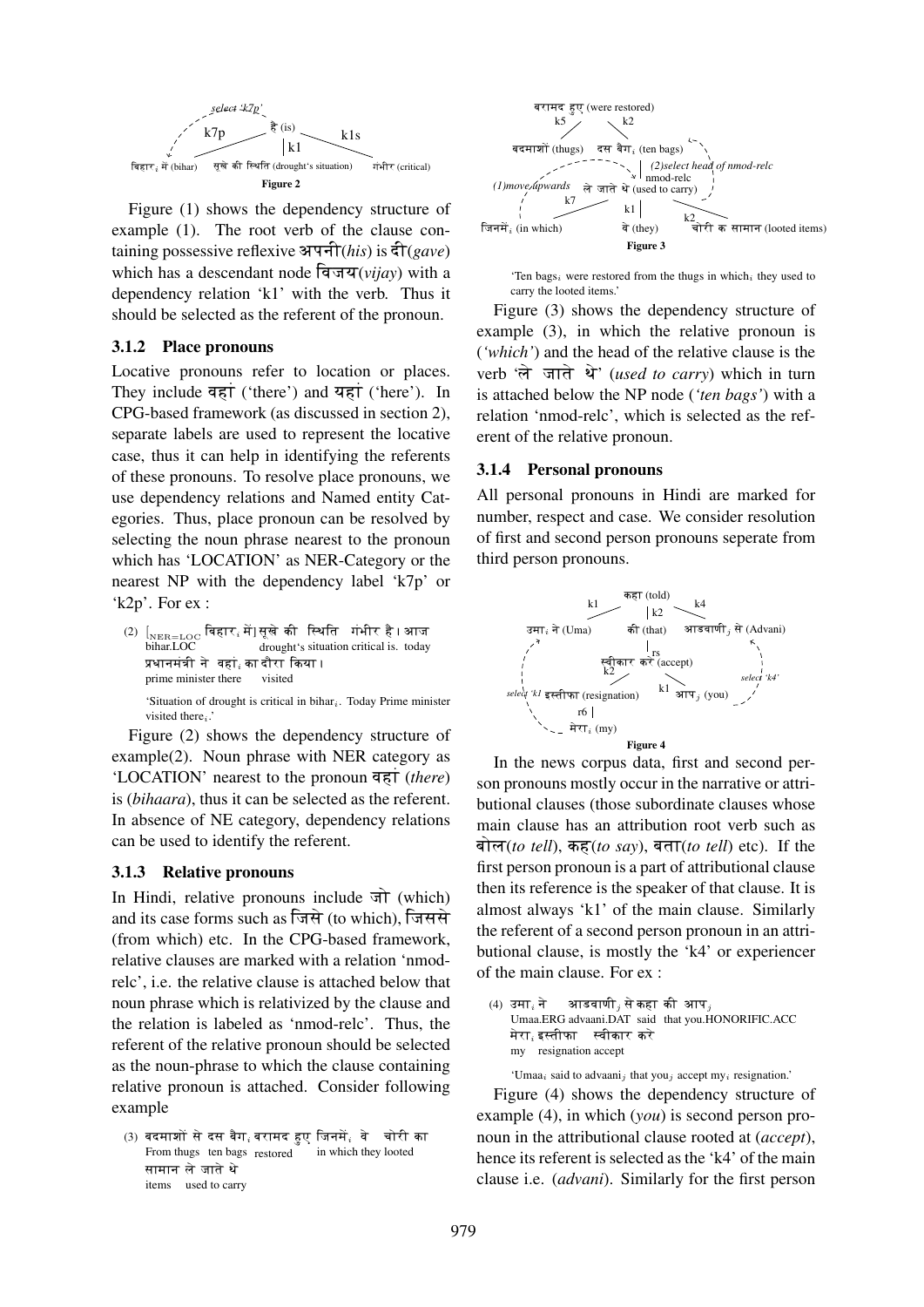pronoun (*my*), referent is selected as 'k1' of the main clause i.e. (*Umaa*).

References of third person pronouns mostly are inter-clausal or inter-sentential. For third person anaphora, we adopt re-ordering of the candidate elements based on the salience of dependency relations, similar to (Uppalapu and Sharma, 2009). However, with two modifications : First, they consider the salience ordering  $(kl > k2 > k3 > k4$ >*others*) to rank the candidate elements, similar to ordering of the grammatical relation (*subject* >direct object >*indirect object* >*adjunct*) as in (Prasad and Strube, 2000). We adopt a slightly modified ordering of the relations  $(kl > k2 > r6$  $\geq k/4 \geq k/3 >$ *others*) based on the relative frequency of the dependency relations for animate entities. Second, we also use animacy along with number to prune the candidate NP list. For ex :

 $(5)$   $\left[\begin{smallmatrix} 1 & 0 \\ 0 & 1 \end{smallmatrix} \right]$  उमा $\left[\begin{smallmatrix} 1 & 0 \\ 0 & 1 \end{smallmatrix} \right]$ Uma.ACC  $\genfrac{[}{]}{0pt}{}{k_7}{\mathsf{r}\mathsf{r}\mathsf{r}\mathsf{r}\mathsf{r} \mathsf{r} \mathsf{r}}\left[\max\limits_{\mathbf{h}\in \mathsf{r}\mathsf{r}}\left[\max\limits_{\mathbf{h}\in \mathsf{r}\mathsf{r}}\mathsf{r}\left(\mathbf{h}\right]\right]$ shivraaj.ACC  $\left[\mathbf{r}_{\text{k2},\text{rest}}\right]$  पत्र] letter लिखा । फिर $\; \; [{}_{\rm k1, h}\;$ उन्होंने $_{i}] \; [{}_{\rm k4, h}\;$ उन्हें $_{j}] \, [{}_{\rm k3, rest}\;$ कोर्ट से] wrote. later she.HON.ACC him.HON from court  $\left[\mathbf{r}_{\mathrm{k2,rest}}\right]$ नोटिस] भिजवाया notice sent.CAUSATIVE

'First uma<sub>i</sub> wrote a letter to shivraaj<sub>j</sub>. Later she<sub>i</sub> sent a court notice to  $\lim_i$ 

In the above example there are two pronouns in the second sentence : first is उन्होंने(*she*) (gender neutral). Salience based ordering of the possible referents for this pronouns is : [(*umaa*), पत्र (*letter*),(*shivaraj*)]. Since the top element i.e. (*umaa*) agrees with the pronoun in number and animacy, it is selected as the referent for (*she.ACC*). Thus the ordered list of candidates becomes : [पत्र *(letter*), (*shivaraj*)]. The second pronoun is (*him*) (gender neutral), but the top element in the list (*letter*) doesn't agree with pronoun either in number or animacy. However, the next element in the list (*shivaraj*) agrees with the pronoun for both features, hence it is selected as the referent of the pronoun. If a pronoun could not be resolved within the two sentence, it is passed for learning based resolution.

### 3.2 Classifier module

We use the approach of (Soon et al., 2001) for classification. For training, a positive instance is created by pairing each anaphora and its actual antecedent, and negative instances are created by pairing the anaphora with multiple preceding non-antecedent Noun phrases. For testing, unlabeled instances are created by pairing the anaphora with all the Noun-phrases in upto 3 previous sentences. Testing instances are classified as positive

or negative based on the model learned in the training phase. Positively labeled instances are then re-ranked based on the decision-tree-confidencefactor as described in (Witten and Frank, 2005). The NP-candidate corresponding to the highest ranked instance is proposed as the referent of the pronoun.

## 3.2.1 Features

Following features are used for classification:

- Number : singular, plural, honorific
- Named Entity categories: 'Person', 'Organization', 'Location', 'Number'
- Distance feature: #NP chunks and #sentences between the pronoun and the candidate NP.
- Animacy : 'human', 'animate', 'rest'.

## 4 Evaluation

We divide the treebank data approximately into ratio 2:1 for training and testing respectively. The training data contains 2162 entity pronouns and the test data contains 1071 entity pronouns.

### 4.1 Results

Table (2) shows the accuracies for different types of pronouns resolved by the rule-based module.

|                             |      | Total pronouns Correct Resolved Accuracy |    |
|-----------------------------|------|------------------------------------------|----|
| Reflexive Pronoun           | 156  | 129                                      | 82 |
| <b>Relative Pronouns</b>    | 80   | 68                                       | 85 |
| <b>Locative Pronouns</b>    | 48   | 37                                       |    |
| 1st and 2nd person Pronouns | 81   | 76                                       |    |
| Third person Pronouns       | 706  | 343                                      |    |
| Ovearll (Rule based system) | 1071 | 653                                      |    |

Table 2: Accuracy of the rule-based system

Results in Table 2 show that performance of the rule based system is quite high for all types of pronouns except for third person personal pronouns. This motivates us to use a learning based approach for the pronouns which remain unresolved in the first module. Table (3) shows the overall performance of the hybrid system achieved over the rulebased system by using different sets of features. The best performance  $(0.70)$  is achieved with a combination of all the features.

|                                                 |      |     | Total Correct Accuracy |  |
|-------------------------------------------------|------|-----|------------------------|--|
| Rule based system(RB)                           | 1071 | 653 | .60                    |  |
| RB+Distance                                     | 1071 | 696 | .64                    |  |
| RB+Distance+Agreement                           | 1071 | 713 | .66                    |  |
| RB+Distance+Animacy                             | 1071 | 731 | .68                    |  |
| RB+Dist+Animacy+Agreement<br>753<br>1071<br>.70 |      |     |                        |  |
| <b>Table 3:</b> Accuracy of the hybrid system   |      |     |                        |  |

We provide a tentative comparison of our approach with two earlier systems : (Dakwale and Sharma, 2011) and (Uppalapu and Sharma, 2009).